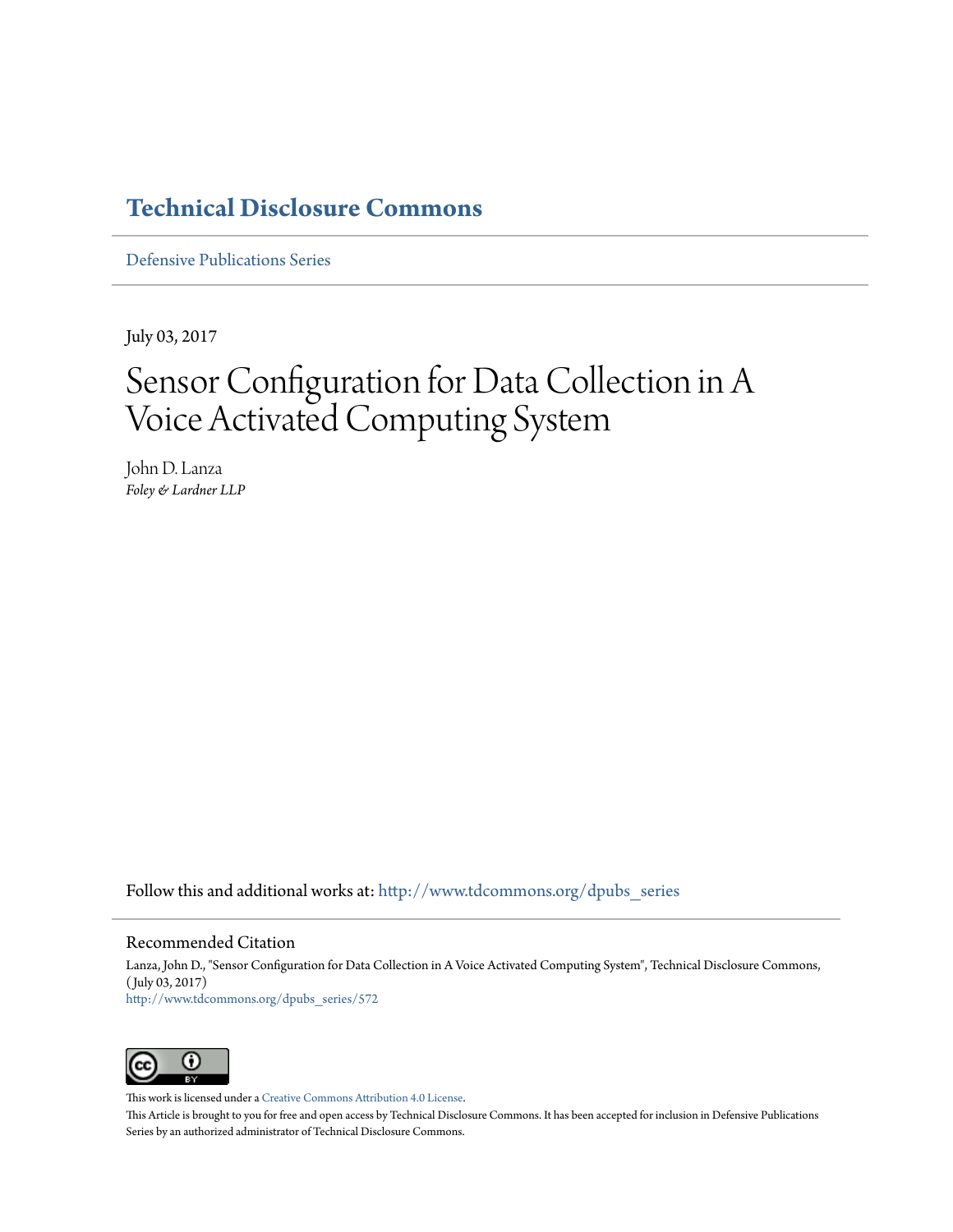### **SENSOR CONFIGURATION FOR DATA COLLECTION IN A VOICE ACTIVATED COMPUTING SYSTEM**

Voice activated computing systems provide a user with content or services in response to voice commands spoken by the user. Such systems can capture voice commands from a user, process the voice commands to determine requests and keywords in the voice commands, and provide the user with content or services related to the determined requests and keywords.

As discussed herein, a voice activated computing system manages multiple sensors in one or more devices carried by the user. The sensors can include, for example, location sensors, temperature sensors, light sensors, acoustic sensors, directional sensors, motion sensors, velocity sensors, etc. In some instances, the user may carry multiple devices, such as smartphones, smartwatches, navigation systems, etc., where more than one device include similar sensors. The system can manage the function, capability, and use of these sensors across the user's multiple devices.

For example, in one scenario, the system may need current location information of the user. The system may need this information, for example, in response to a voice command from the user requesting a taxi. The user may carry a smartphone, a smartwatch, a global position system (GPS) navigation device, or other such devices, each of which may include a location sensor capable of providing location information. The system determines the identities of these devices carried by the user. The system may also determine the battery levels of each of these devices. While multiple devices may be capable of providing the location information, the system may only request location information from the device that has the highest battery level. The system may use factors other than, or in addition to, the battery level to determine which device to request the location information from. For example, the system may use factors such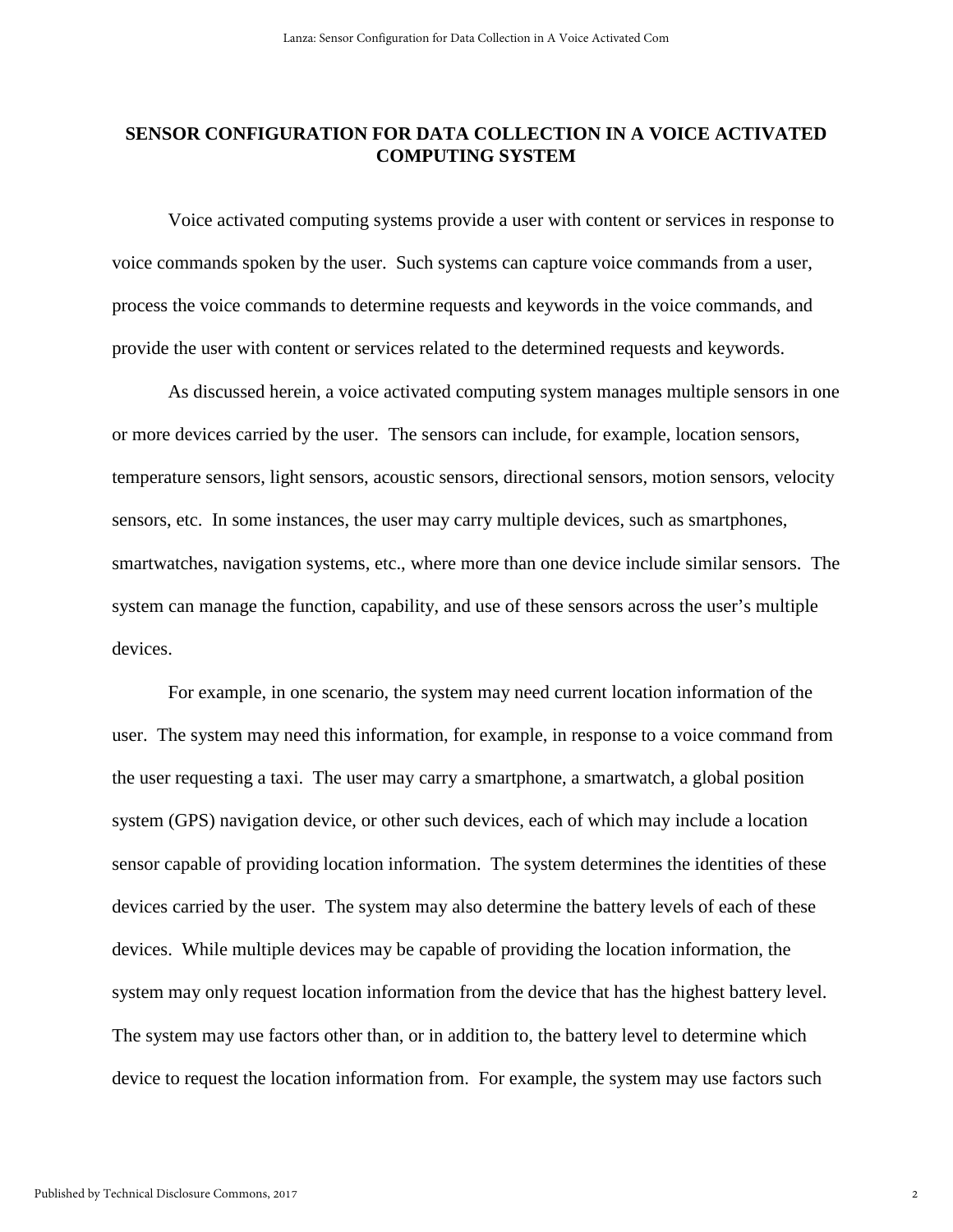as proximity of the device to the system, degree of accuracy of location information, etc. In a manner similar to acquiring location information, the system can acquire any other information that the sensors in the devices carried by the user can provide.



Figure 1 shows an example voice activated computing system. The system includes a voice assistant device, a service provider, a data processing system and a content provider communicating over a network. The voice assistant device can be a device that accepts voice commands, and provides audio or visual output. The voice assistant can include one or more mics and cameras, such that voice commands received by the user are converted into corresponding audio signals. The voice assistant can send the audio signals to the data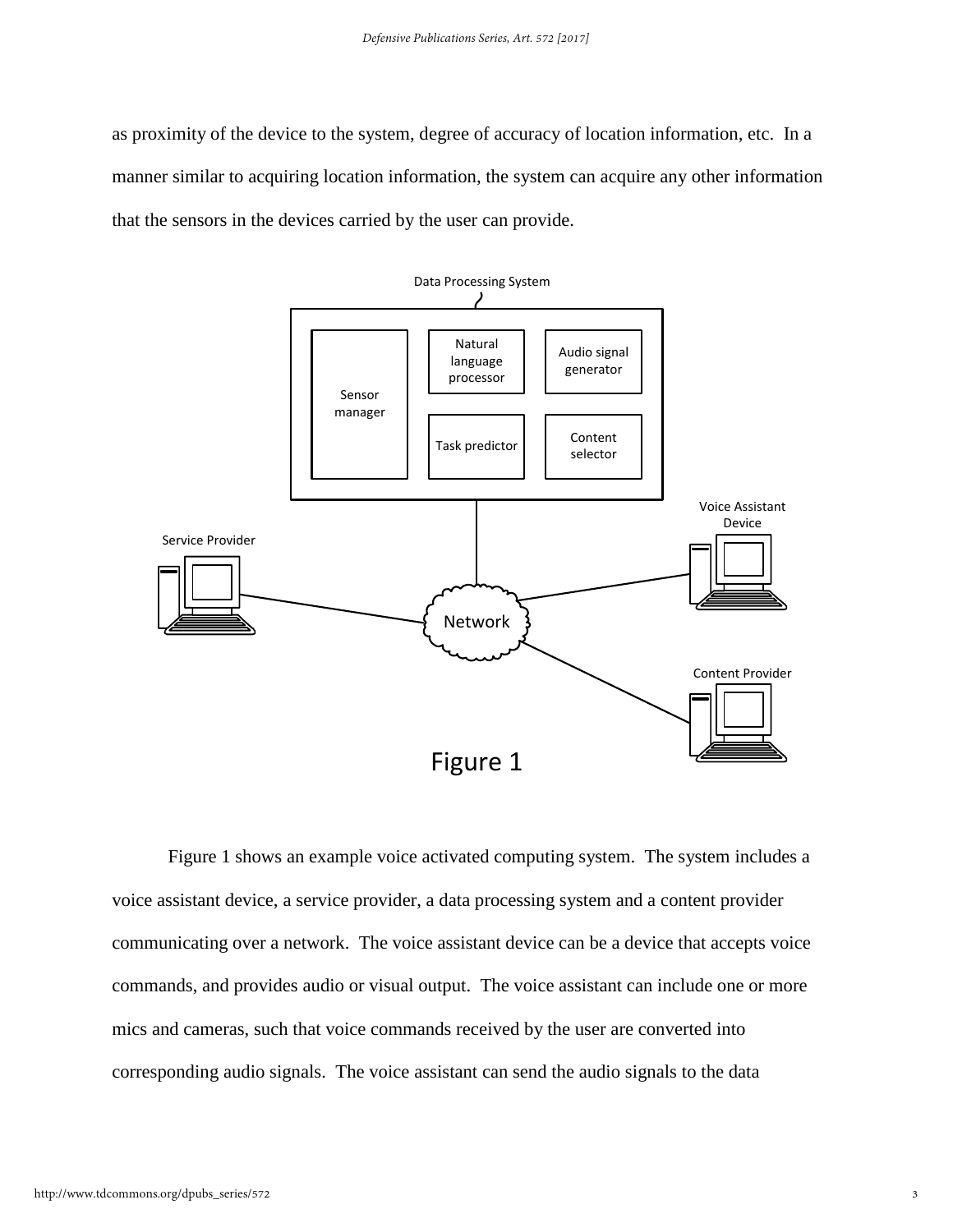processing system and the service provider. The voice assistant device also can receive data such as audio signals or video signals from the data processing system or the service provider. The voice assistant device also can include audio speakers that can convert the audio signals received from the data processing system or the service provider into sound.

The data processing system can process voice commands received from the voice assistant device. The data processing system includes a natural language processor, an audio signal generator, a task predictor, and a content selector. The natural language processor is capable of processing voice commands included in the audio signals received from the voice assistant device. The natural language processor can convert the audio signals into recognized text by comparing the audio signals against a stored, representative set of audio waveforms, and choosing the closest matches. The representative waveforms are generated across a large set of users, and can be augmented with speech samples. After the audio signals are converted into recognized text, the natural language processor can match the text to words that are associated, for example via training across users or through manual specification, with actions that the data processing system can serve. Basically, the natural language processor identifies requests and trigger words in the converted text, based on which the natural language processor can determine the content and actions to be carried out.

The task predictor can predict tasks or actions based on the converted text, and in particular by identifying requests and trigger keywords in the converted text. The task predictor also can predict sponsored content related to the converted text. The content selector can select content, such as services or actions to be offered to the user based on the actions identified by the task predictor. The content selector also can communicate with the content provider to obtain sponsored content identified by the task predictor. The audio signal generator can generate audio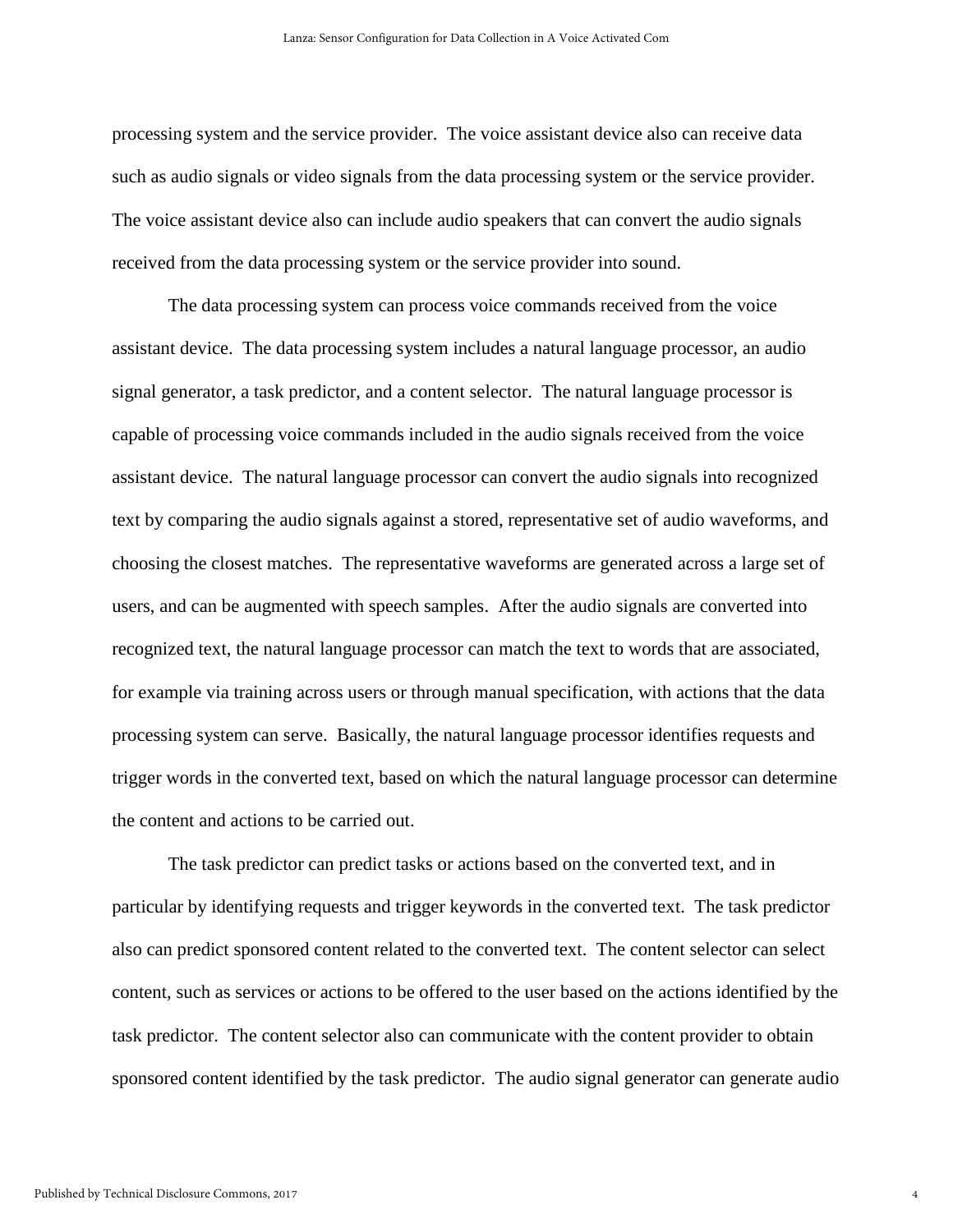signals based on the actions selected by the content selector. The audio signals can be representative of voice responses or voice instructions provided to the user in response to the voice commands.

The service provider can provide one or more service to the user. For example, the service provider can provide weather forecast, traffic conditions, and the like. The service provider can communicate with the data processing system to provide information related to the requested service. Alternatively, the service provider can communicate directly with the voice assistant device independently of the data processing system. The service provider also can include a natural language processor, similar to the one discussed above in relation to the data processing system, to convert user voice commands into text, and identify requests and keywords to determine the services requested by the user.

Referring again to the voice command example mentioned above, the user can speak the voice command "I would like to go to the beach," to the voice assistant device. The mics at the voice assistant device can convert the voice commands into corresponding audio signals, which are be transmitted by the voice assistant device to the data processing system over the network.

At the data processing system, the natural language processor processes the audio signal received form the voice assistant device and identify requests for "beach" and "today." The natural language processor also can identify a trigger keyword "go" or "to go to," which can indicate a need for transportation to the beach. The task predictor can generate actions such as arranging transportation to the beach and providing the weather forecast for the beach.

The content selector can communicate with the service provider, such as a taxi service provider, to request for a ride for the user. In sending the request, the content selector may have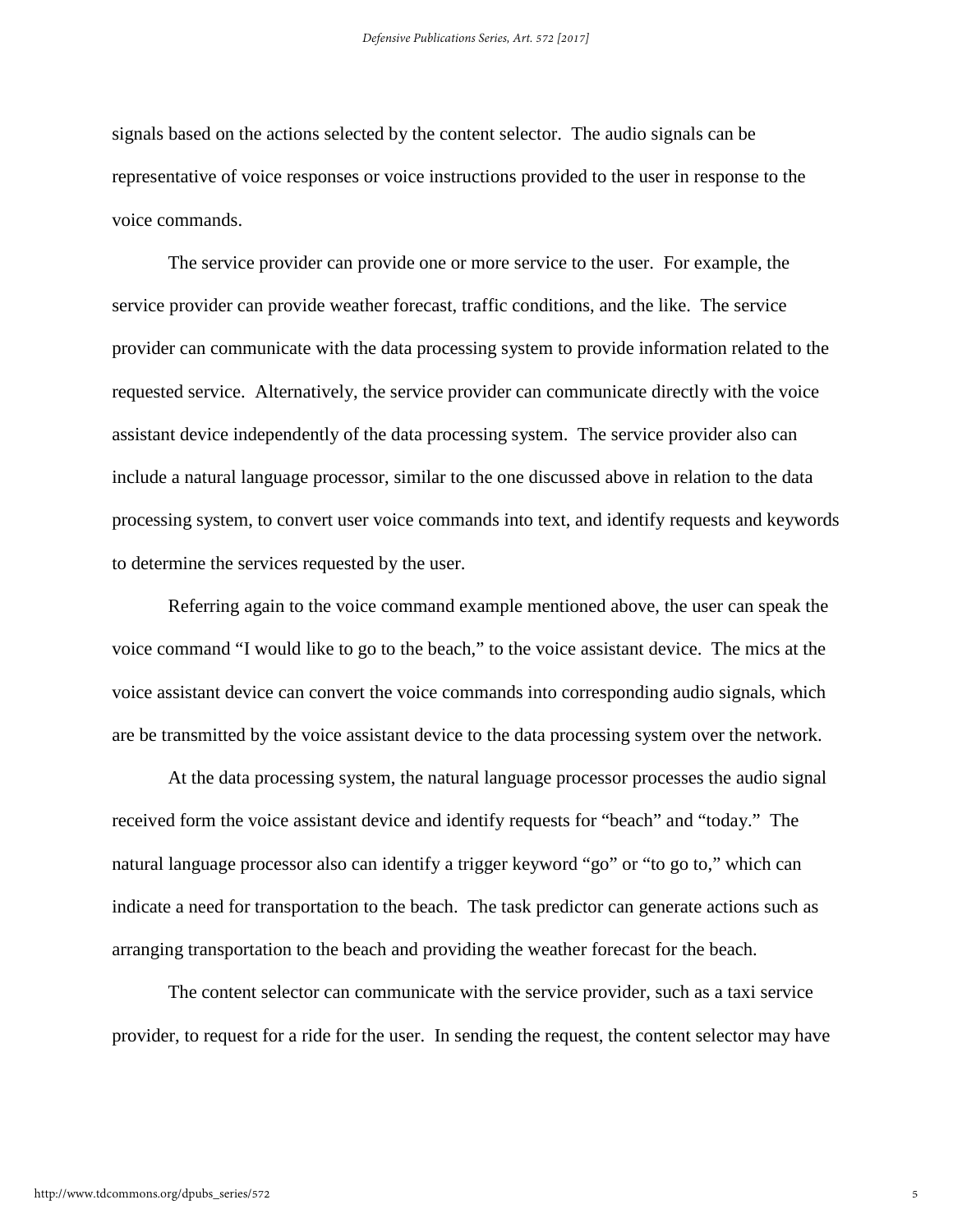to send the current location of the user to the taxi service provider. As discussed below, the location information can be received from a sensor selected by the sensor manager.



The sensor manager can determine the identities of the devices of the user, and also determines the capabilities of those devices. As shown in Figure 2 above, the sensor manager can determine that a smartphone and a laptop, in addition to the voice assistant device, are associated with the user. Each device includes multiple sensors, one of which is a location sensor. Of course, each device can include additional sensors, such as temperature sensors, light sensors, acoustic sensors, directional sensors, motion sensors, velocity sensors, etc. The sensor manager can maintain a list of sensors included in each device.

As discussed above, the sensor manager can be requested to provide the location information of the user so that the content selector can send the location information to the taxi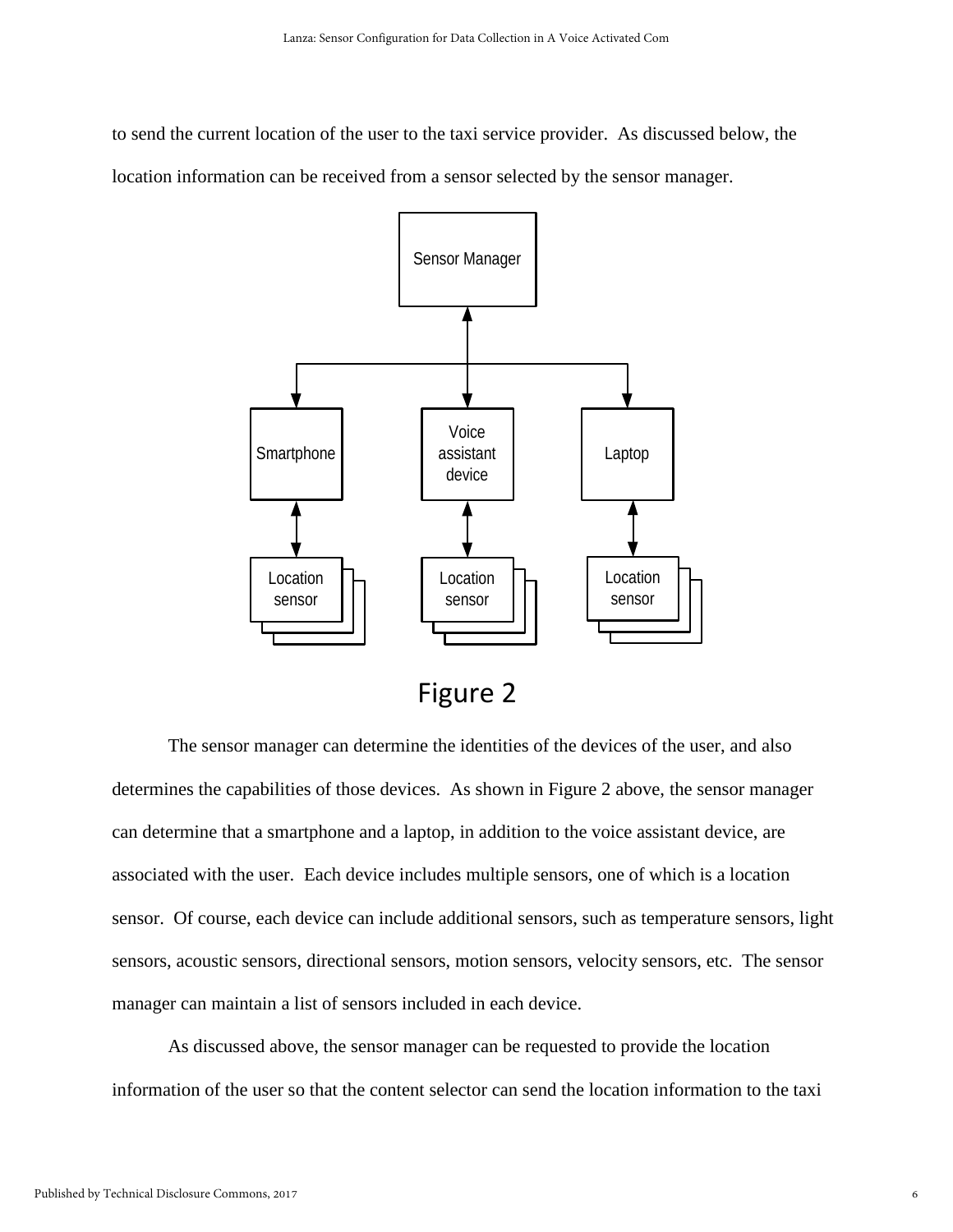service provider as part of the taxi service request for the user. The sensor manager can determine that two additional devices, the smartphone and the laptop, also include a location sensor. The sensor manager may also refer to past sensor information provided by the location sensors of the smartphone and the laptop to ensure that that the smartphone or the laptop are located within a threshold distance from the user. For example, if past data suggests that the smartphone or the laptop are within 20 meters of the user, then the sensor manager can use the sensor data from these devices with a high degree of certainty of being representative of the actual location of the user. The sensor manager may also determine the resource levels of the smartphone and the laptop. For example, the sensor manager may determine the current battery levels of the smartphone and the laptop, and may additionally determine the amount of power each device may consume in powering up its respective location sensor and providing the location information. Based on these factors, the sensor manager may select one of the smartphone and the laptop for providing the location information. After selecting the device, the sensor manger can poll the sensor of the selected device to provide the location information, which the data processing system can provide to the taxi service provider. Therefore, the sensor manager can request device, other than the voice assistant device, through which the user sent voice commands, to determine location information of the user.

In some instances, the sensor manager can reduce resource utilization by retrieving from memory a measurement previously provided by a sensor and stored in the memory. The sensor manager can ensure that the measurement in memory is not too old, by setting an appropriate threshold time, and accepting the measurement if the measurement is not older than the threshold time.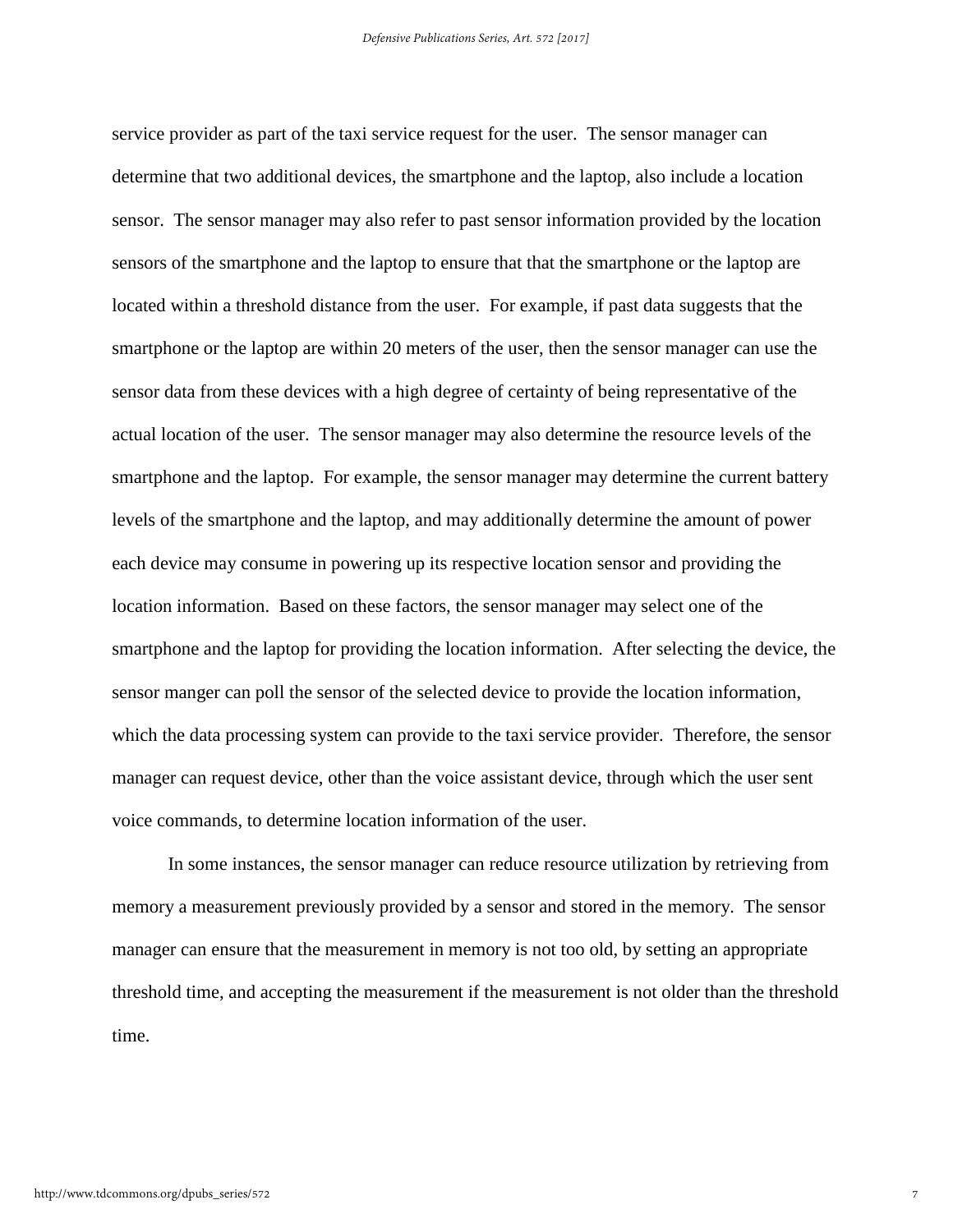In some instances, the sensor manager can adjust a configuration of a sensor. For example, the sensor manager may adjust a sample rate, a sample interval, or a sample duration of the measurements provided by a sensor.

In some instances, the sensor manager may disable one or more sensors of one or more devices. For example, the sensor manager may disable the location sensor on the smartphone. The sensor manager may disable the sensor based on the unsatisfactory accuracy, unacceptably low battery levels, or other criteria.

In some instances, the sensor manager can use data collected from one sensor to disable another sensor in the same device or a sensor in another device. For example, the sensor manager may receive unacceptably low battery levels from a battery sensor on the smartphone. Based on this information, and to save power, the sensor manager may disable the location sensor on the smartphone. In another example, the sensor manager may disable the location sensor on the smartphone if a temperature sensor measurement on the smartphone indicates that the smartphone is overheating. In yet another example, the sensor manager may disable location sensors of all but one device, saving power in the devices that have their location sensor disabled.

In some instances, the sensor manager can instruct the smartphone, the laptop, or the voice assistant device to batch upload collected sensor data. The batch upload can include sensor data associated with one or more sensors of the respective device. The sensor manager can store the received sensor data and use the stored sensor data as needed in the future. The devices can be instructed to perform batch uploads at regular intervals, or at particular events, such as powering-up, reconnecting to a Wi-Fi network, or being in the line-of-sight to a GPS satellite.